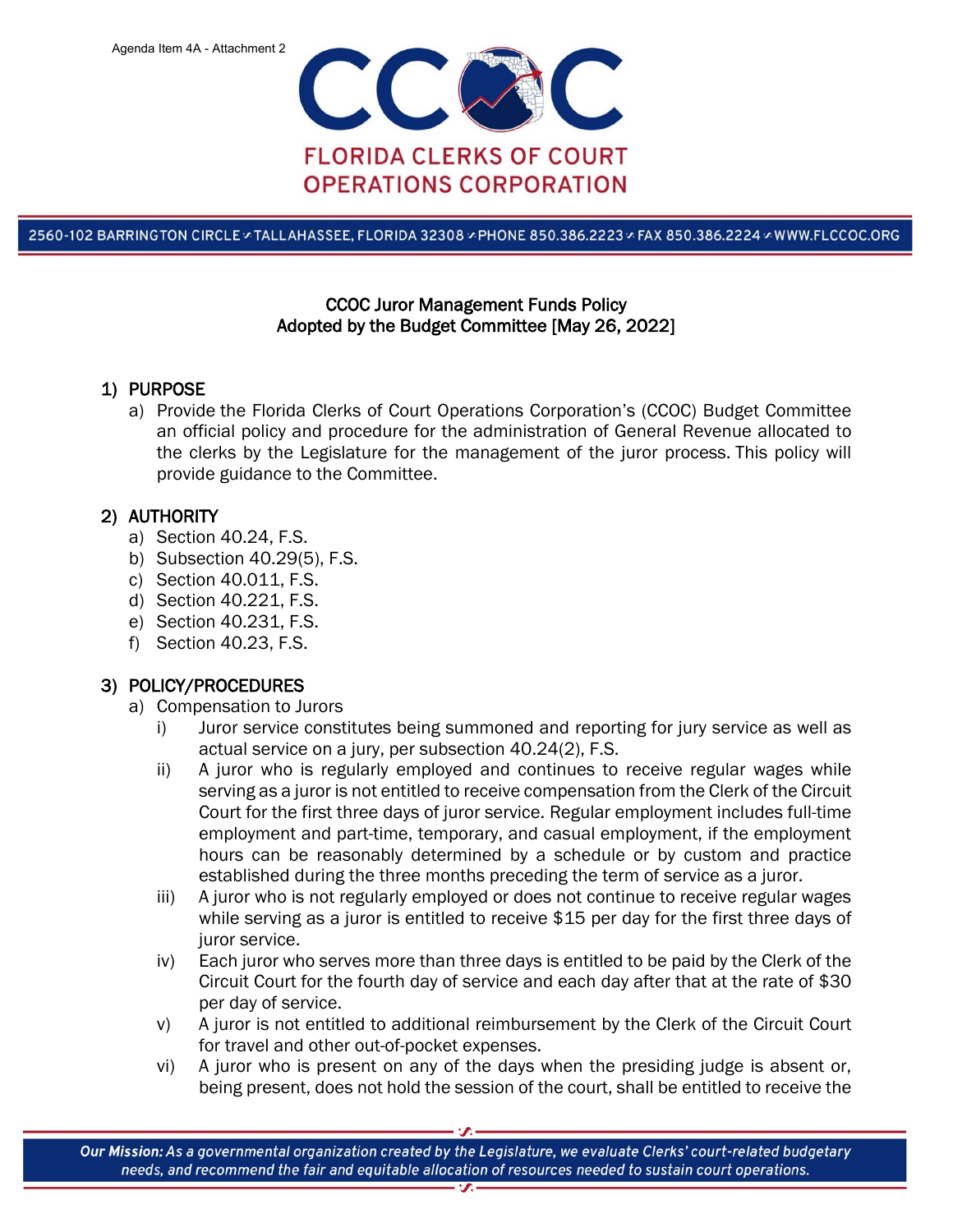same compensation as if the court were in session, if the entitlement requirements stated in number ii and iii above are met.

- vii) A juror on call by the court in a jury pool, as provided in section 40.231, F.S., is entitled to compensation for only those days the juror actually attended court and not for the days on call.
- viii) A juror who is excused from jury service at their own request is not entitled to compensation.
- ix) In accordance with subsection 40.24(8), F.S., jurors are permitted to irrevocably donate their juror service compensation in circuits that elect to allow this.
- b) Juror Meals and Lodging In circumstances requiring extended attendance by a jury in court, such as a major felony case, the court may order meals and lodging for jurors to be provided by the Sheriff pursuant to section 40.26, F.S. These expenses are to be paid by the Clerk of the Circuit Court reimbursable by the State.

Guidelines for payment of these expenses:

- i) When the court has directed that the jury be kept together, due to deliberations, sequestration, or an extended voir dire, meals and/or lodging may be provided. When required by order of the court, the Sheriff shall provide juries with meals and lodging to be paid by the Clerk of the Circuit Court.
- ii) Lodging should be paid only if appropriate, such as when the jury is sequestered.
- iii) Reasonably priced meals should be obtained for jurors. A statement of justification is required on invoices for meal reimbursements that are substantially above the standard state employee allowance for meals: \$6 for breakfast, \$11 for lunch, and \$19 for dinner, as prescribed in subsection 112.061(6)(b), F.S.
- iv) A reasonable tip, gratuity, or delivery fee may be paid when jurors are restricted in movement, such as being sequestered or when requiring an escort by the bailiff, to obtain a meal when such meal is served by wait staff or the meal is delivered onsite.
- v) Coffee and water for the jurors is an allowable expenditure if it is located in a public area.
- vi) Transportation costs must be borne by the county. This includes the cost of transportation to relocate a jury from one county to another.
- vii) No other jury-related costs are reimbursable by the State. All costs associated with the bailiff or other Sheriff's office personnel must be borne locally.
- viii) Any additional unique expenditures for meals and/or lodging may be addressed on a case-by-case basis by CCOC.
- c) Personnel All personnel costs attributable to managing the juror process are reimbursable.
- d) Direct Operational Costs Printing summonses, mailing summonses, securing jury lists, etc. are reimbursable.

### 4) REPORTING:

a) Clerks must submit the completed Jury Management Expenditure Report (Excel file) and the Justice Administrative Commission (JAC) signed certification letter (PDF file) to the